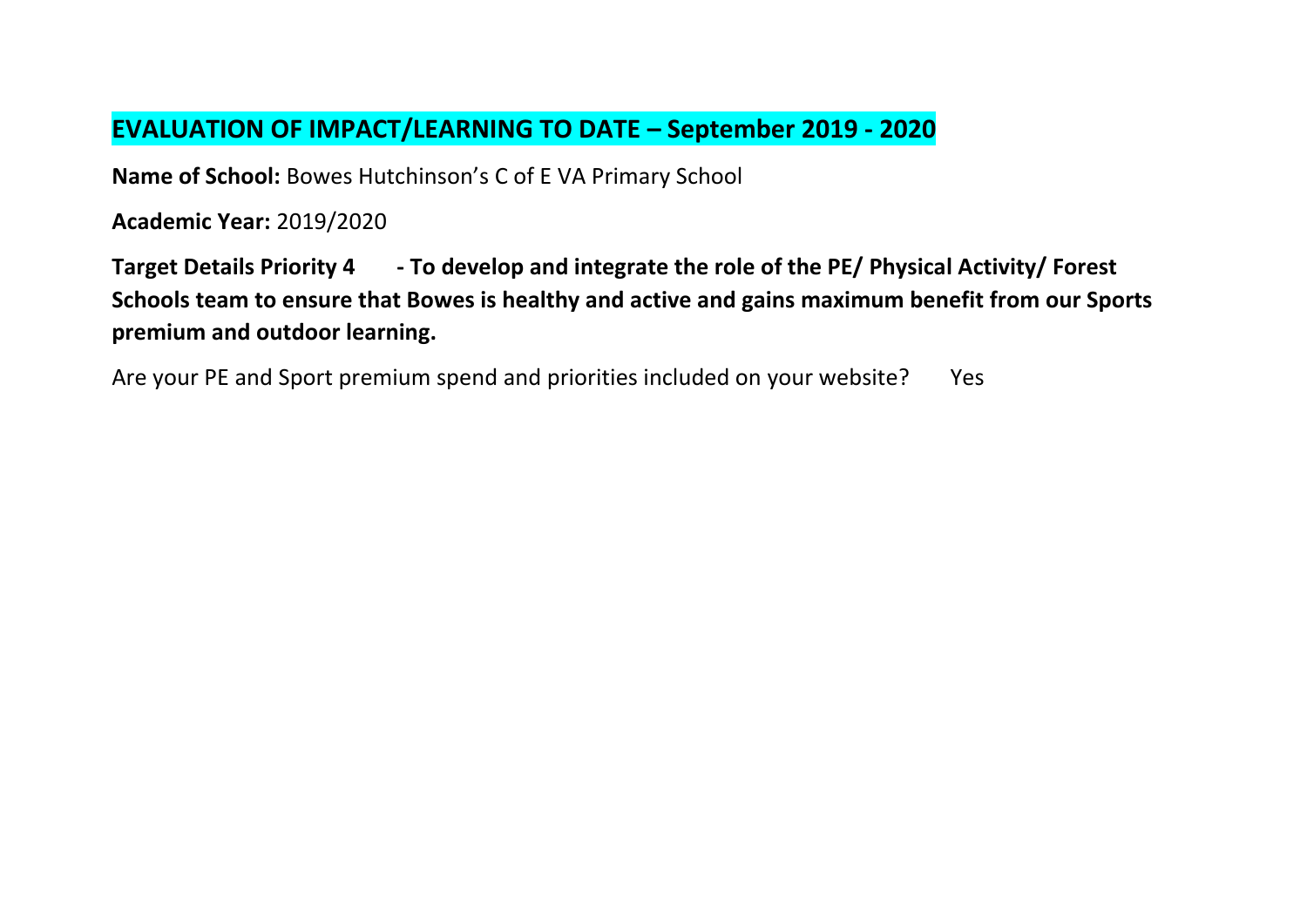| Academic Year:<br>2019/2020                                                                                            |                                                                                                                                        | <b>Total fund allocated:</b><br>£16,435                         |                                                                                                                 |                       |                                                                                                                                                                                                       |                                                                                       |                                                                                                                           |
|------------------------------------------------------------------------------------------------------------------------|----------------------------------------------------------------------------------------------------------------------------------------|-----------------------------------------------------------------|-----------------------------------------------------------------------------------------------------------------|-----------------------|-------------------------------------------------------------------------------------------------------------------------------------------------------------------------------------------------------|---------------------------------------------------------------------------------------|---------------------------------------------------------------------------------------------------------------------------|
| Α                                                                                                                      | B                                                                                                                                      | $\mathsf{C}$                                                    | D                                                                                                               | E                     | $\mathsf F$                                                                                                                                                                                           | G                                                                                     | H.                                                                                                                        |
| PE and Sport<br>Premium Key<br>Outcome Indicator                                                                       | School Focus/<br>planned <b>Impact</b><br>on pupils                                                                                    | Actions to Achieve                                              | Planned<br>Funding                                                                                              | <b>Actual Funding</b> | Evidence                                                                                                                                                                                              | <b>Actual Impact</b><br>(following Review)<br>on pupils                               | Sustainability/<br><b>Next Steps</b>                                                                                      |
| 1. the engagement<br>of all pupils in<br>regular physical<br>activity - kick-<br>starting healthy<br>active lifestyles | Raise<br>participation in<br>school activities.<br>Check pupil<br>understanding of<br>how to lead<br>active and<br>healthy lifestyles. | Reinforce<br>participation of the<br>'Bowes Mile' 3x a<br>week. | Stationary,<br>printing and<br>rewards                                                                          |                       | Children have<br>participated in the<br>Bowes mile to<br>raise the profile of<br>and active<br>lifestyle.<br>Cards stamped for<br>participation and<br>rewards for<br>completed cards<br>eg 10 miles. | 2 hours of PE<br>delivered per week<br>+ the addition of<br>the Bowes mile 3x<br>week | Continue to inspire<br>and engage pupils in<br>sport and PE by<br>providing regular<br>sport and PE sessions<br>and clubs |
|                                                                                                                        |                                                                                                                                        |                                                                 | <b>New Team kit</b><br>donated by<br>parent Jason<br><b>Williams with</b><br>Sponsorship<br>of school<br>teams. |                       | More children<br>wanting to partake<br>in team events and<br>wear the kit                                                                                                                             |                                                                                       |                                                                                                                           |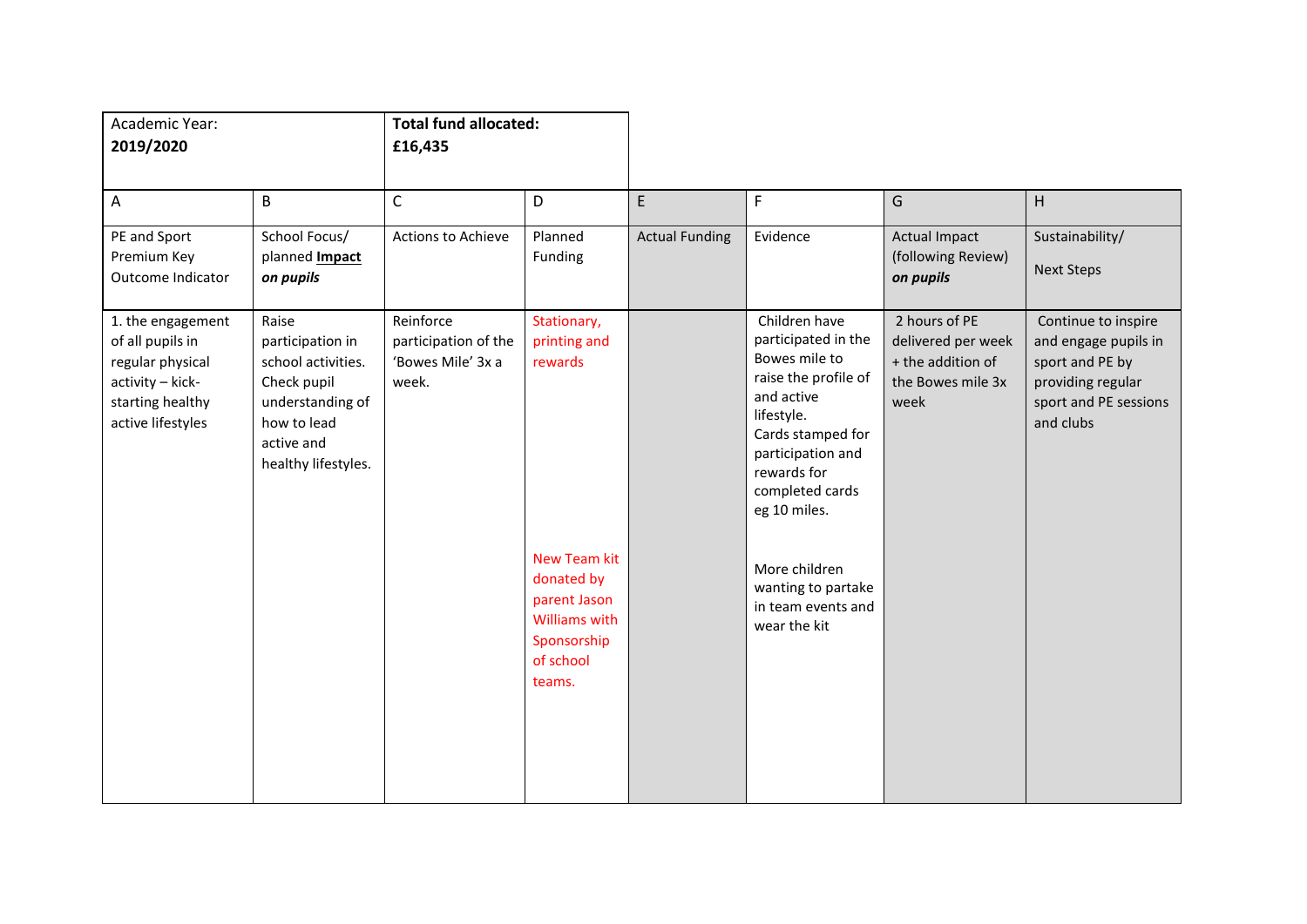| $\boldsymbol{\mathsf{A}}$                                                                                           | $\mathsf B$                                                      | $\mathsf C$                                                                                                                                                                                                                                                                                                | D                                                                                                                     | E                     | $\mathsf F$                                                                                                                                                   | G                                                        | H                                    |
|---------------------------------------------------------------------------------------------------------------------|------------------------------------------------------------------|------------------------------------------------------------------------------------------------------------------------------------------------------------------------------------------------------------------------------------------------------------------------------------------------------------|-----------------------------------------------------------------------------------------------------------------------|-----------------------|---------------------------------------------------------------------------------------------------------------------------------------------------------------|----------------------------------------------------------|--------------------------------------|
| PE and Sport<br>Premium Key<br>Outcome Indicator                                                                    | School Focus/<br>planned <b>Impact</b><br>on pupils              | Actions to Achieve                                                                                                                                                                                                                                                                                         | Planned<br>Funding                                                                                                    | <b>Actual Funding</b> | Evidence                                                                                                                                                      | <b>Actual Impact</b><br>(following Review)<br>on pupils  | Sustainability/<br><b>Next Steps</b> |
| 2. the profile of PE<br>and sport being<br>raised across the<br>school as a tool for<br>whole school<br>improvement | Increased<br>confidence and<br>self-esteem of<br>those involved. | Continued regular<br>Website updates<br>and postings on<br>Facebook of events<br>attended.<br>Presentations in<br>Assemblies of<br><b>Bowes Mile</b><br>Certificates.<br>Continued whole<br>school<br>participation in the<br>Walk to School<br>Project.<br><b>Living Streets</b><br><b>Travel Tracker</b> | Sports co-<br>ordinator<br>subject time<br>Re - TA relax<br>kids time<br>Cost of<br>badges that<br>are the<br>rewards |                       | Development of<br>Sport as a priority<br>On the School<br>Improvement Plan.<br>Visible sport<br>involvement on<br>the School<br>Website and<br>Facebook sites | Refer to Yearly<br>Questionnaire for<br>pupil responses. |                                      |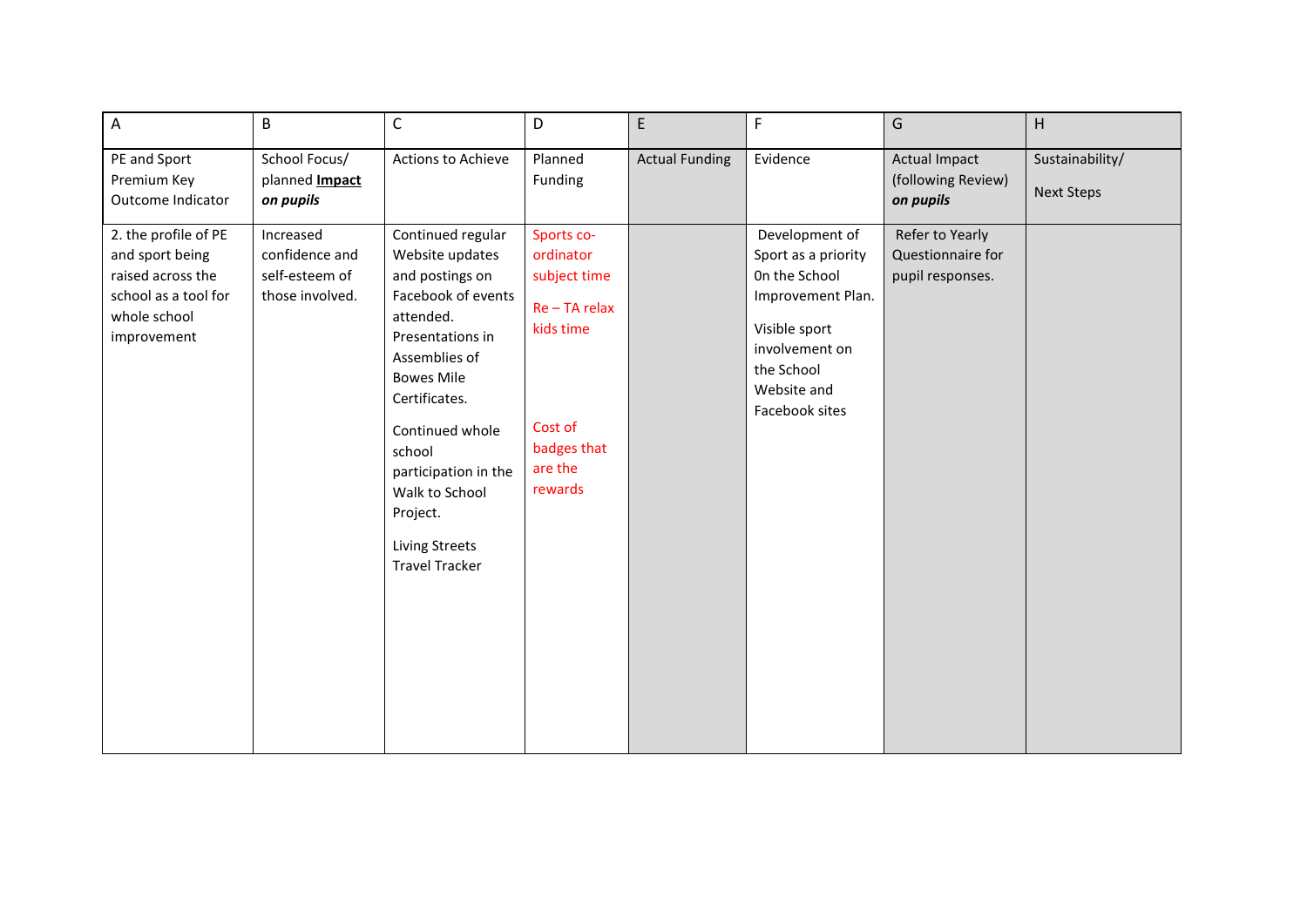| A                                                                                                  | B                                                   | $\mathsf{C}$                                                                                                              | D                                                                                                                                                                                   | E                                                                                                                                                                                                                                                            | F                                                                                                                                                                         | G                                                                                              | н                                                               |
|----------------------------------------------------------------------------------------------------|-----------------------------------------------------|---------------------------------------------------------------------------------------------------------------------------|-------------------------------------------------------------------------------------------------------------------------------------------------------------------------------------|--------------------------------------------------------------------------------------------------------------------------------------------------------------------------------------------------------------------------------------------------------------|---------------------------------------------------------------------------------------------------------------------------------------------------------------------------|------------------------------------------------------------------------------------------------|-----------------------------------------------------------------|
| PE and Sport<br>Premium Key<br>Outcome Indicator                                                   | School Focus/<br>planned <b>Impact</b><br>on pupils | Actions to Achieve                                                                                                        | Planned<br>Funding                                                                                                                                                                  | <b>Actual Funding</b>                                                                                                                                                                                                                                        | Evidence                                                                                                                                                                  | <b>Actual Impact</b><br>(following Review)<br>on pupils                                        | Sustainability/<br><b>Next Steps</b>                            |
| 3. Increased<br>confidence,<br>knowledge and skills<br>of all staff in<br>teaching PE and<br>sport | Wider offer of PE<br>for children.                  | On site CPD during<br>Staindrop Academy<br>PE Sessions.<br><b>Further Sessions</b><br>Including<br><b>Active Numeracy</b> | Staindrop<br>Cluster<br>provision<br>Re engage<br><b>Sports</b><br>Apprentice<br>from<br>September to<br><b>December</b><br>2019 then<br>transferred<br>to being a<br>part time TA. | £2,500<br>Apprenticeship<br>Costs till<br>December-<br>£10222.26/year<br>current Salary<br>till end of<br>December.<br>TA Costs for Mr<br>$Copson -$<br><b>Cost until Xmas</b><br>£3407.42+<br>£7894.89/year<br>2 days a week<br>$after Xmas =$<br>£11302.31 | PE health check<br>report received<br>and actions noted<br>and acted upon.<br>PE Apprentice re-<br>engaged -<br>commencing part<br>time from Summer<br>$\frac{1}{2}$ term | Development of<br>skills and improved<br>offer of variety of<br>sport for the whole<br>school. | Improved offer of<br>Tennis within the<br>School PE Curriculum. |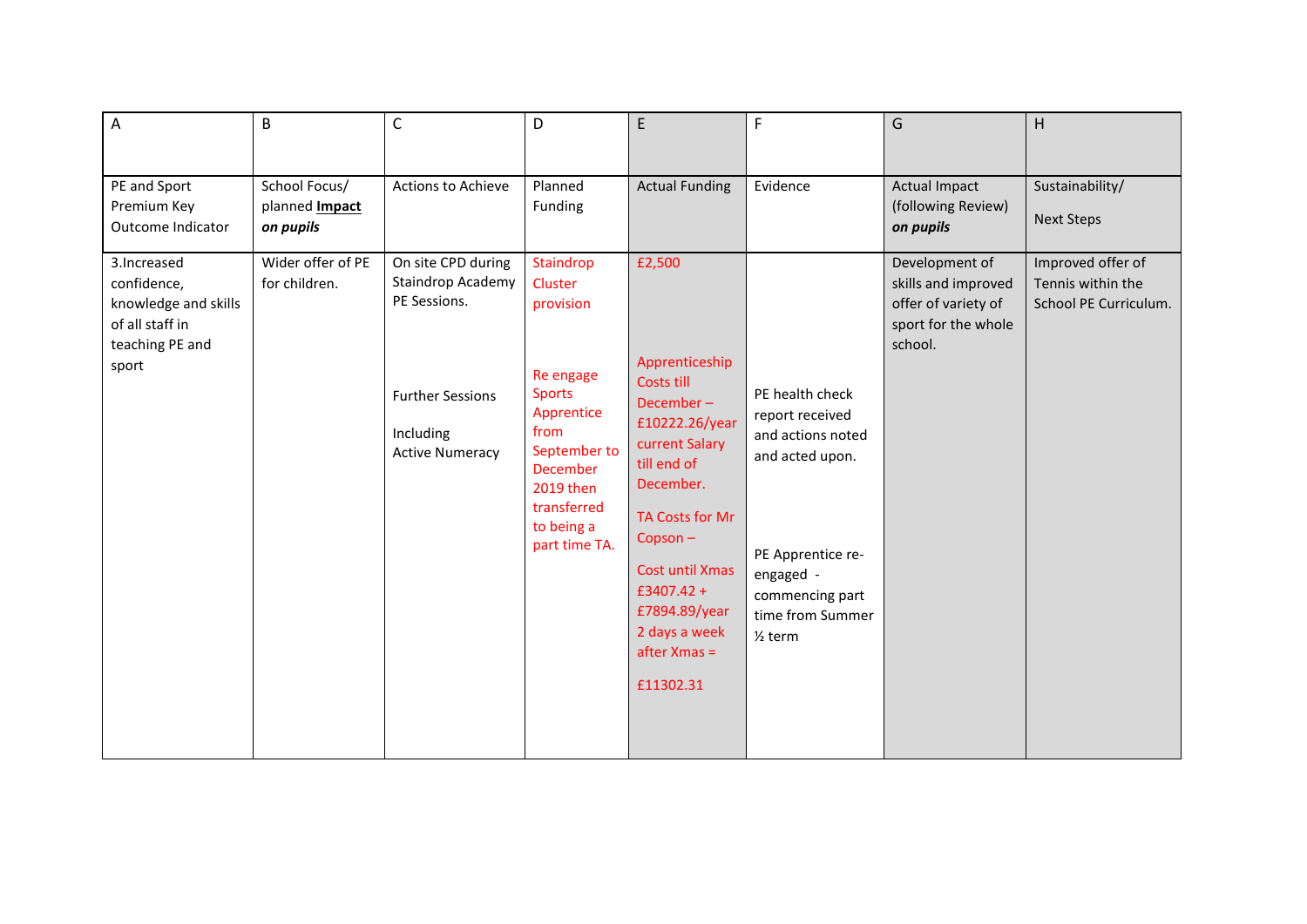| A                                                                                           | $\overline{B}$                                                                                                    | $\mathsf{C}$                                                                                                                                                                             | D                                                                                                                                                                 | E                                              | F                                                                                                                      | G                                                                                                                                                                                                                    | H                                                                                      |
|---------------------------------------------------------------------------------------------|-------------------------------------------------------------------------------------------------------------------|------------------------------------------------------------------------------------------------------------------------------------------------------------------------------------------|-------------------------------------------------------------------------------------------------------------------------------------------------------------------|------------------------------------------------|------------------------------------------------------------------------------------------------------------------------|----------------------------------------------------------------------------------------------------------------------------------------------------------------------------------------------------------------------|----------------------------------------------------------------------------------------|
| PE and Sport<br>Premium Key<br>Outcome Indicator                                            | School Focus/<br>planned <b>Impact</b><br>on pupils                                                               | <b>Actions to Achieve</b>                                                                                                                                                                | Planned<br>Funding                                                                                                                                                | <b>Actual Funding</b>                          | Evidence                                                                                                               | <b>Actual Impact</b><br>(following Review)<br>on pupils                                                                                                                                                              | Sustainability/<br><b>Next Steps</b>                                                   |
| 4. broader<br>experience of a<br>range of sports and<br>activities offered to<br>all pupils | Improve<br>community links.<br>Improve<br>pathways into<br>extra-curricular<br>clubs                              | Rugby Coaching by<br>Andy of Barnard<br>Castle Rugby Club                                                                                                                                | <b>PE Sports</b><br>premium.                                                                                                                                      | <b>Sports</b><br>coordinator's<br>contact time | <b>Rugby Coaching</b><br>(Free) from<br><b>Barnard Castle</b><br><b>RUFC</b> from<br>September 2019<br>until Christmas | <b>School Team won</b><br>the Staindrop TAG<br><b>Rugby Comp</b><br>Development of<br>skills and improved<br>offer of variety of<br>sport. Profile of<br><b>Rugby and Sport</b><br>increased massively<br>in School. | Improved offer of<br>Archery within the<br>School PE Curriculum.                       |
| 5. increased<br>participation in<br>competitive sport                                       | Increase inter-<br>school<br>competitive<br>activities.<br>Increase<br>participation<br>rates in School<br>Games. | Multiskills festivals<br>at Staindrop for<br>whole Keystages.<br><b>TAG Rugby</b><br>Netball.<br>Cricket Comp.<br>Tennis Comp.<br><b>Indoor Athletics</b><br>Y3/Y4.<br>Early Years Comp. | <b>Transport to</b><br>competition.<br><b>Bus for year</b><br>group<br>festivals.<br>Shared with<br>Cotherstone.<br><b>Teacher</b><br>transport for<br>team comps | £1000                                          | Greater success at<br>competitive<br>sports. Increased<br>participation in<br>School Games.                            |                                                                                                                                                                                                                      | Continue to compete<br>in more inter-school<br>competitions in a<br>variety of sports. |
| 6. Participation in<br>the Staindrop<br>Academy sports<br>group.                            | Increased<br>involvement in<br>sporting activities                                                                |                                                                                                                                                                                          | <b>Sports</b><br>Premium<br><b>Money</b>                                                                                                                          |                                                | Children receive<br>specialist coaching<br>from Adam<br>(Staindrop<br>Academy)<br>Invitation to MAT                    | Bowes selected for<br>extra places due to<br>excellent attitude<br>to sport. Large take<br>up from pupils.<br>Praised by Adam                                                                                        | Further places have<br>been offered to the<br>school by Adam.                          |